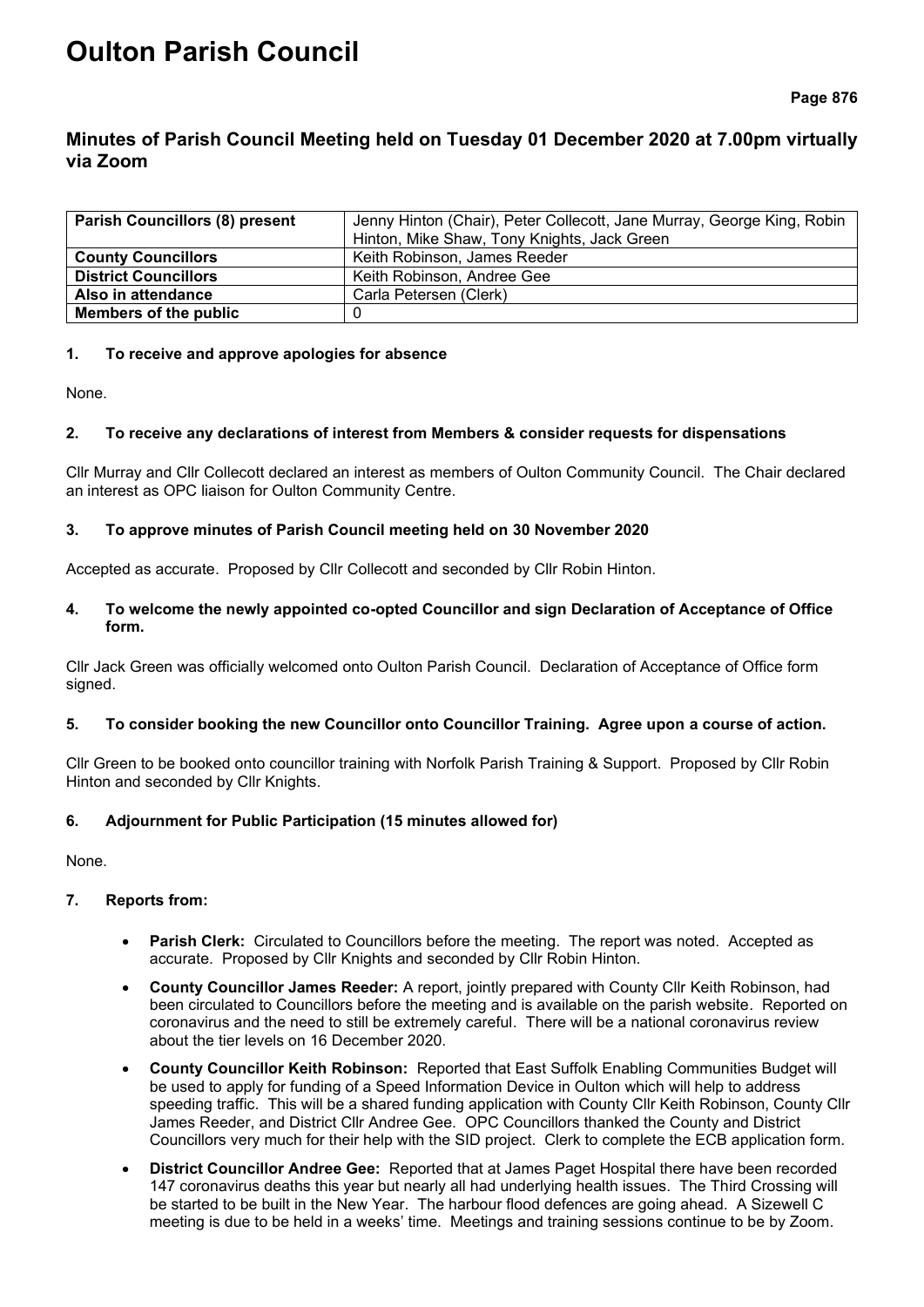Confirmed that from her District Councillor budget £2000 has been donated towards the cost of repairs to the roof at the Oulton Community Centre and £1000 has been allocated to the SID for Oulton. Confirmed that all her budget for this year has now been spent and the original agreement of funding for a second defibrillator would now come out of the 2021/22 budget. OPC Councillors thanked District Cllr Andree Gee very much for the offer of funding a second defibrillator.

- **SALC:** None.
- **Neighbourhood Plan Working Group:** The Chair reported that the WG meeting on 23 November 2020 had also been attended by 3 residents from Camps Heath who had joined the meeting to discuss the telephone box. The residents confirmed that they would be prepared to put up CCTV to keep an eye on the telephone box and to tidy up the area around the telephone box. There is electricity in the telephone box which could be used for a defibrillator. A cash sum has been offered to help with the refurbishment of the telephone box. Collective Community Planning have almost finished preparing a survey which will cover in greater depth the environment, heritage assets, housing, and infrastructure. The survey will be delivered to all households in Oulton. The Jenkins Green pond residents will be registering themselves as an official Community Group. The group would like to paint the fence and have asked if OPC would consider helping with the cost of purchasing the paint. Really pleasing to see all the work the Jenkins Green pond group have already accomplished.
- **Oulton Community Centre:** Cllr Collecott reported that the contract had been signed for installation of 6 new windows and these will be installed in January 2021. Four quotes have been received for the work that is urgently required to the roof. A meeting will be held with Community Council members and a contractor will then be agreed upon.

## **8. Highways:**

• **To receive a report on outstanding highways issues**:Potholes in Hobarts Way have been reported to SCC. A parishioner had emailed the Clerk regarding mud on the road at Lime Avenue. Details to be forwarded to County Cllr Keith Robinson. It was reported that the bins on Mobbs Way were overflowing due to them being too small for the volume of rubbish. Clerk to ask ESC to see if the bins could be emptied when they attend to dog bins. County Cllr Keith Robinson to forward SID post application form for completion which will allow for more agreed SID locations. Cllr Knights had downloaded the data off the SID and prepared graphs. Hall Lane speed reduction has been approved. A Speedwatch Group is being formed on Sands Lane and a similar group could perhaps be set up for Oulton Street.

#### **9. Planning:**

• **To receive new planning applications and make comment**

The following planning application will be considered outside of a PC meeting by the OPC Planning Committee and further details are on the OPC website:

DC/20/4649/FUL Consultation deadline 14 December 2020

DC/20/4361/ARM Consultation deadline 17 December 2020

• **To receive results and updates on outstanding applications** DC/20/3296/LBC – Granted

County Cllr James Reeder and County Cllr Keith Robinson left at 7.57 pm.

## **10. Finance:**

- **To receive the income and expenditure figures as at 30 November 2020 –** It was noted.
- **To note the bank balance as at 30 November 2020 -** £55740.97
- **To note receipts** None.
- **To approve payments.**

All expenditure approved. Proposed by Cllr Knights and seconded by Cllr Robin Hinton.